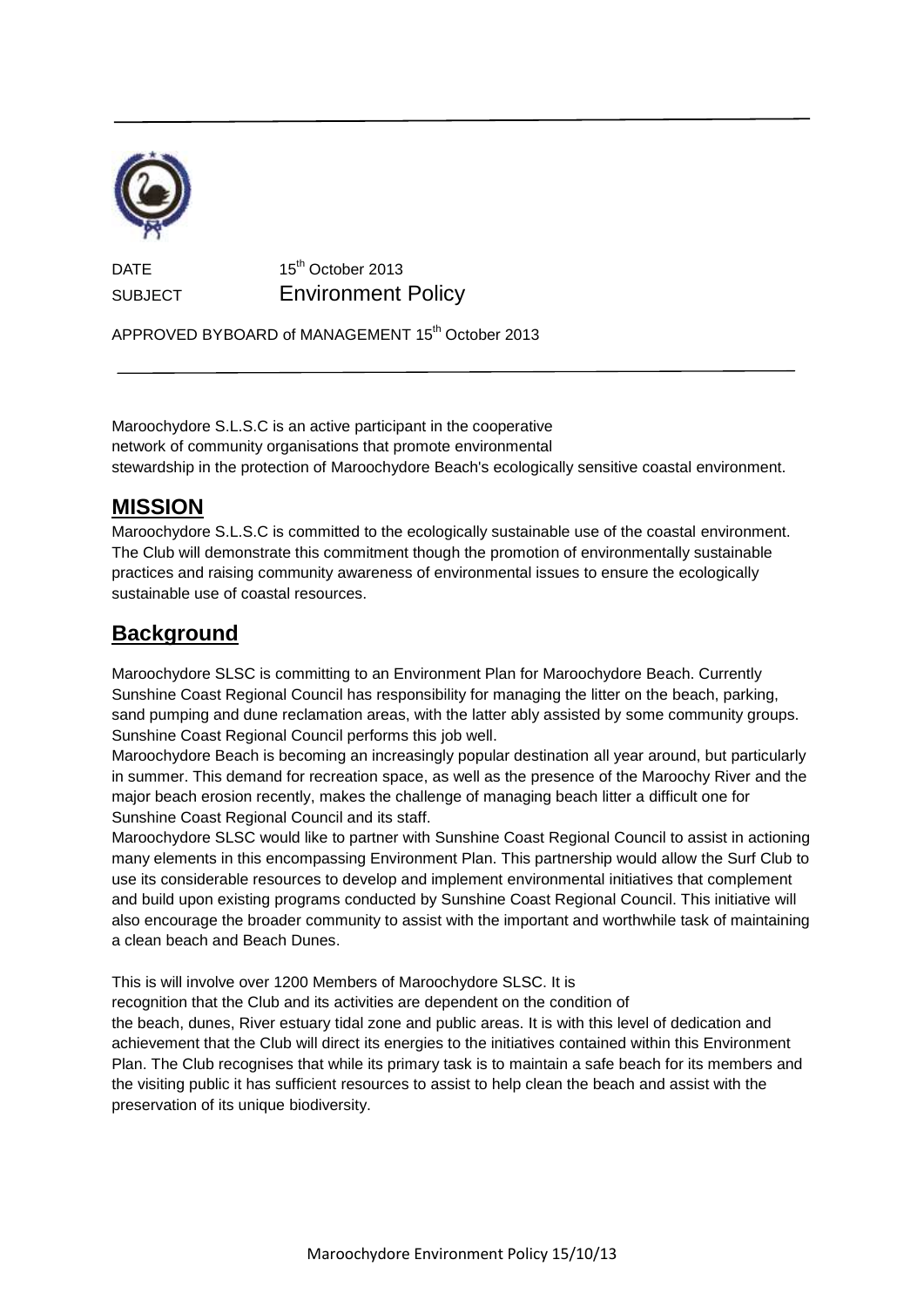# **DEFINED BEACH AREA**

Proposed Area defined should be from northern edge of the Sea Breeze Caravan Park to the Northern edge of the Cotton Tree Caravan Park .

## **ACTION PLAN**

Maroochydore SLSC environmental initiatives are as follows:

1. Encourage the development of a Coastal Education Unit into the Maroochydore Nipper program; this will expose Nippers to, and improve their understanding of, the biological diversity of the coastal intertidal zone.

The Maroochydore S.L.S.C believes that Nippers will make better environmental custodians if given the appropriate skills to manage the environment.

2. Recycling bins will be deployed throughout the beach; The Club proposes to work with Sunshine Coast Regional Council to design a highly visible recycling bin system that caters for the summer demand. The three-bin system is a popular one and if adopted would be well sign posted highlighting that this is one of many environmental initiatives employed by Sunshine Coast Regional Council and the S.L.S.C.

3. The S.L.S.C and its membership will contribute to existing dune regeneration projects; currently, there is one environment group active in dune regeneration. The Maroochydore S.L.S.C recognises the need to contribute to this collective effort. Additionally, an on-site meeting with Sunshine Coast Regional Council, DERM and other active groups would be beneficial to ascertain how the Club can best use its resources to accelerate the existing regeneration programs.

4. The Maroochydore S.L.S.C will liaise with the Sunshine Coast Regional Council to monitor and identify any inundation of the White Tail Rat to assist in its eradication in the sand dunes and in the Club house. This rat had come ashore from Foreign fishing vessels in the Eighties and is not an Australian native. It preys on bird life, lizards, snakes and other dune native residents

5. Beach litter signs to be displayed on all patrols:

Three signs will be strategically positioned on all patrols and should encourage visitors to remove and recycle their garbage. The Council may help with the production of the signs. Two rubbish wheelie Bins with Appropriate signage for Rubbish and One recycled wheelie bin to be allocated in the patrol area on each patrol. The Club Environment officer to liaise with the Sunshine Coast Regional Council for the supply, positioning and servicing of the Bins

6. Voluntary Lifesavers duties to be amended to encourage litter collection in the Beach area. This additional task will not be at the detriment of their primary duty but would allow the Lifesavers collectively to set a positive and visible example to the community about litter collection.

This will encourage the public to participate in the collection of litter for the benefit of the coastal environment. In particular, children see Lifesavers as mentors- this is an opportunity not to be overlooked. If patrols lead by example it is more likely that the public will follow their example and take up the challenge. Patrols would report on the existence of substantial trees, logs and flotsam to the duty council officer.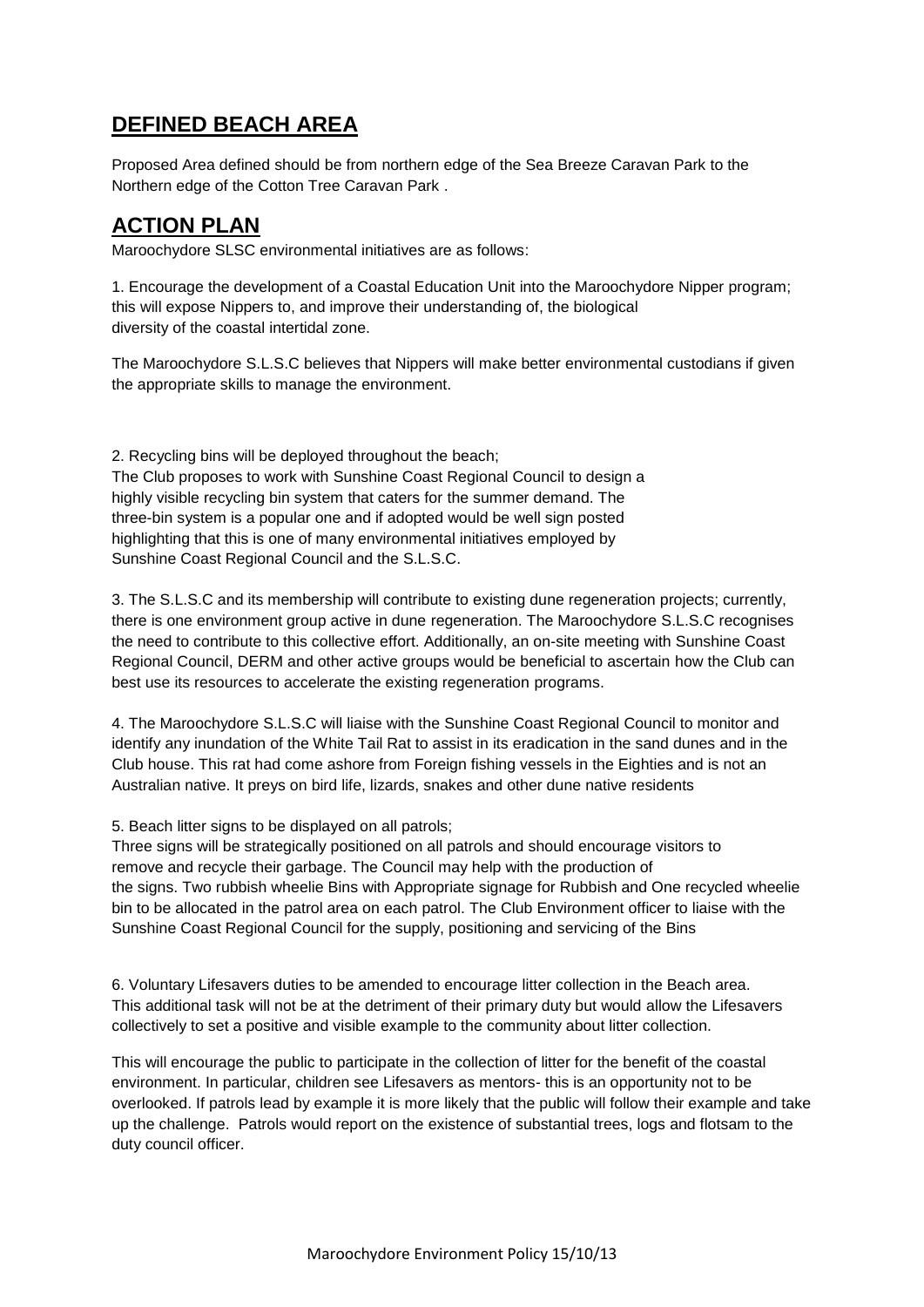7. Assist Council in addressing the pollution generated on the beach by the river system in flood times and any ocean born pollution generate large amounts of gross pollution in the form of glass bottles, plastics, Styrofoam, oil, trees, logs, dead animals and marine life etc. This pollution is unsightly, environmentally damaging and very often dangerous to the public.

8 Maroochydore SLSC to assist at major community events to raise awareness and support for these environmental initiatives;

Maroochydore SLSC, will assist at, in conjunction with Sunshine Coast Regional Council, coast care and the community, any community events at Maroochydore Beach that raise awareness of the degrading state of the beach, the benefit of the sand pumping project and the range of initiatives in this Environment Plan for the sustainable use of the beach for recreation. These events will allow the community to participate in activities, including dune regeneration, native tree plantings and rubbish removal. These events will tie in with other environmental initiatives, including Coast care Week, Clean up Australia Day and others.

9. The Club will participate in annual environmental competitions; Competitions like the "2012 Clean Beach Challenge" keep the Club active and environmentally innovative, necessary ingredient in stimulating the enthusiasm of Club members and hopefully helping the club maintain its environmental credentials. Maroochydore SLSC will utilise these opportunities for promoting actions within this plan.

10. Clubhouse to be environmentally compliant;

With the Club promoting an environmental plan it is vital the Clubhouse be compliant and be seen by the public to be so. With the Clubhouse undergoing renovation the Building Committee should take the opportunity to incorporated long life light fittings and three star efficient water fittings. Additionally the Club will adopt rigorous recycling practices for all waste it generates.

11. Maroochydore SLSC will seek funding opportunities for major initiatives through its partnerships.

Maroochydore SLSC will use its partnership with Sunshine Coast Regional Council, Coast care groups and the community to apply for funding assistance from major Government and non-Government grant programs, including Envirofund, Climate Change Fund, Landcare Australia, Greening Australia and others. The successful receipt of these grant funds will allow the S.L.S.C to complete many of these environmental initiatives, including holding a major community event, establishing recycling bins and beach litter signs.

12. The installation of a Tank rainwater system;

The Club will pursue this initiative after the rainwater system to include the Members toilets and showers. The merit of the Tank rainwater system is that it further reduces potable water consumption and is consistent with the Clubs holistic environment plan. The club will instigate a survey of all the potable water outlets to reduce the water usage by changing outlets to water conservation units.

13. Clubhouse to reduce its dependence on grid power; The Club will seek to reduce its environmental footprint where possible. This can